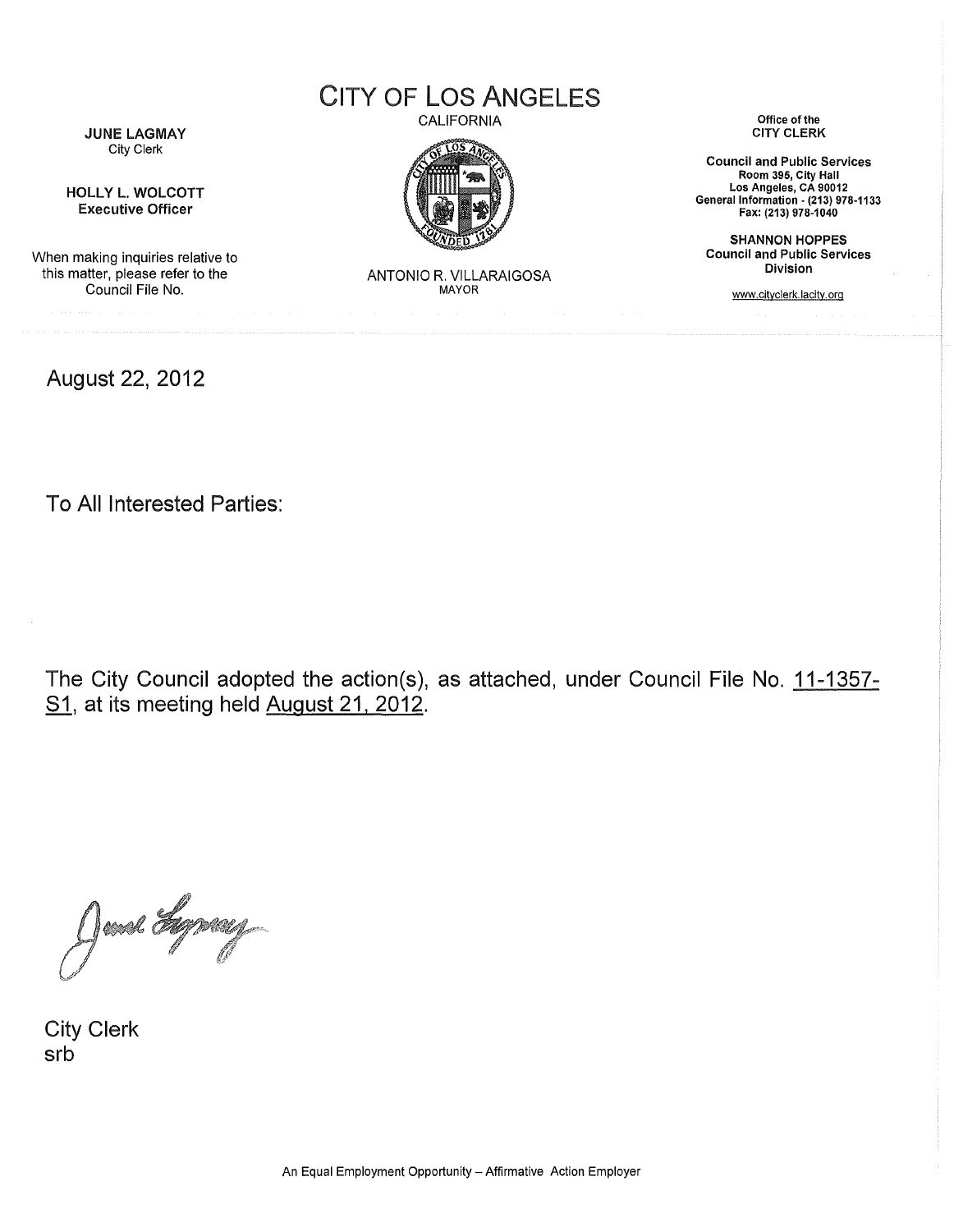## MOTION

I HEREBY MOVE that Council APPROVE the following recommendation (Item #4, Council file 11-1357-S1) relative to an update on the status of revenue items:

INSTRUCT the Offices of the Chief Legislative Analyst and the City Administrative Officer, with the assistance of the City Attorney, to report back to Council with an Analysis of a proposed documentary transfer tax revenue ballot measure and necessary recommendations before October 1, 2012; including information regarding the San Francisco model using a sliding scale, a credible and thorough study of the economic impacts of a documentary transfer tax increase, and possible discounts for certain solar and seismic improvements.

PRESENTED BY

PAUL KREKORIAN Councilmember, 2nd District

SECONDED BY

PAUL KORETZ Councilmember, 5th District

August21, 2012

CF 11-1357-S1

ADOPTED

 $A \cup G$  2 1 2012

**AOS ANGELES CITY COUNCIL**